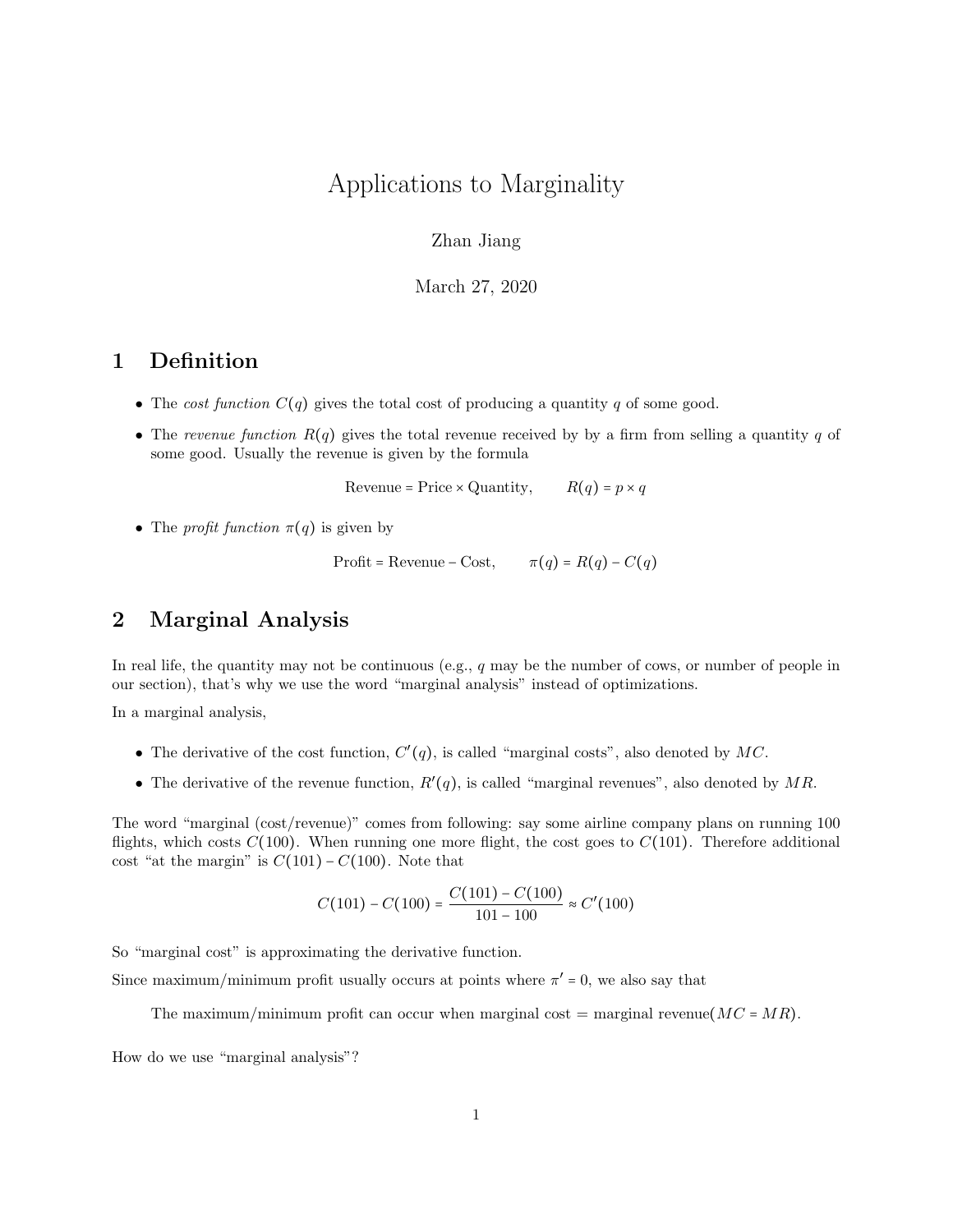**Example 2.1.** The revenue from selling q items is  $R(q) = 500q - q^2$ , and the total cost is  $C(q) = 150 + 10q$ . Write a function that gives the total profit earned, and find the quantity which maximizes the profit.

The total profit  $\pi(q) = R(q) - C(q) = 500q - q^2 - (150 + 10q) = -q^2 + 490q - 150$ .

We are looking for  $q$  that gives marginal revenue = marginal cost:

$$
MR = R'(q) = 500 - 2q
$$
  

$$
MC = C'(q) = 10
$$

So  $500-2q = 10 \Rightarrow q = 245$ . In order to determine whether  $q = 245$  is a local maximum or minimum. We look at the second derivative  $\pi''(q) = -2 < 0$ . So  $q = 245$  is a local maximum. Since this is the only critical point in our domain, it is also the global maximum.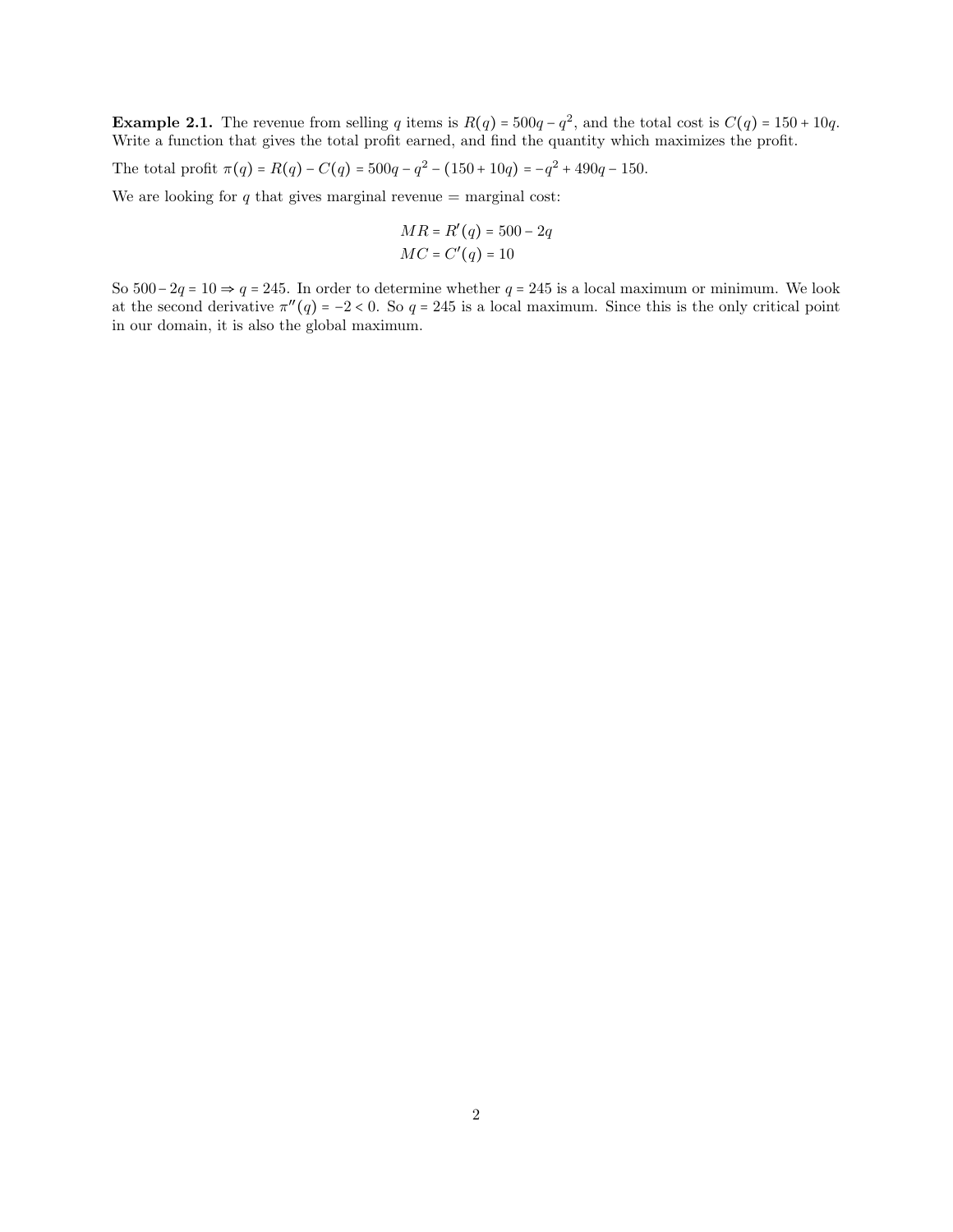3. [12 points] Oren plans to grow kale on his community garden plot, and he has determined that he can grow up to 160 bunches of kale on his plot. Oren can sell the first 100 bunches at the market and any remaining bunches to wholesalers. The revenue in dollars that Oren will take in from selling  $b$  bunches of kale is given by

$$
R(b) = \begin{cases} 6b & \text{for } 0 \le b \le 100 \\ 4b + 200 & \text{for } 100 < b \le 160. \end{cases}
$$

- a. [2 points] Use the formula above to answer each of the following questions.
	- i. What is the price (in dollars) that Oren will charge for each bunch of kale he sells at the market?

#### Answer:

ii. What is the price (in dollars) that Oren will charge for each bunch of kale he sells to wholesalers?

### Answer:

For  $0 \leq b \leq 160$ , it will cost Oren  $C(b) = 20 + 3b + 24\sqrt{b}$  dollars to grow b bunches of kale.

b. [1 point] What is the fixed cost (in dollars) of Oren's kale growing operation?

#### Answer:

c. [4 points] At what production level(s) does Oren's marginal revenue equal his marginal cost?

#### Answer:

d. [5 points] Assuming Oren can grow up to 160 bunches of kale, how many bunches of kale should he grow in order to maximize his profit, and what is the maximum possible profit? You must use calculus to find and justify your answer. Be sure to provide enough evidence to justify your answer fully.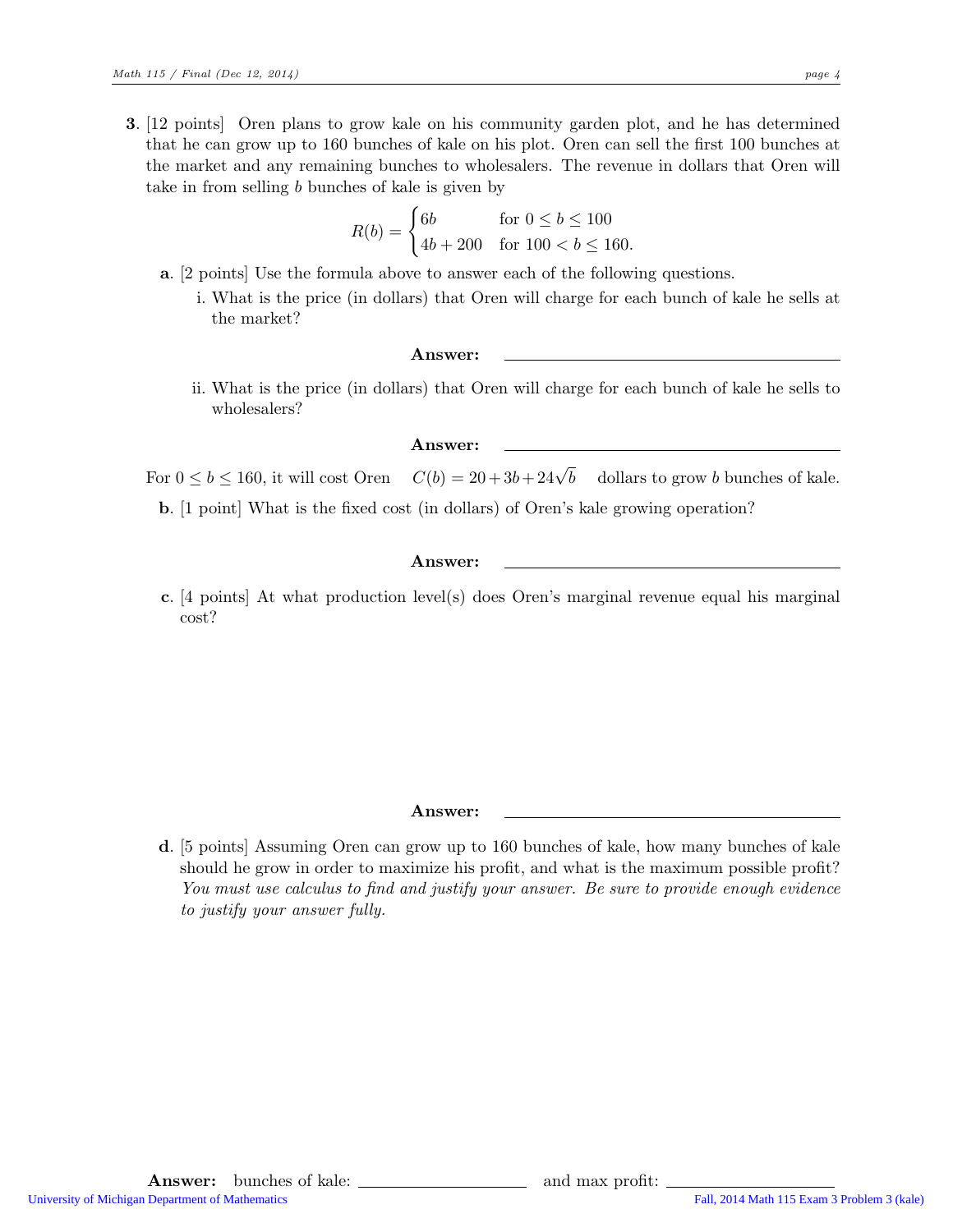5. [8 points] Reggie is starting a fruit punch company. He has determined that the total cost, in dollars, for him to produce  $q$  gallons of fruit punch can be modeled by

$$
C(q) = 100 + q + 25e^{q/100}.
$$

Reggie can sell up to 100 gallons to Chris at a price of \$4 per gallon, and he can sell the rest to Alice at a price of \$3 per gallon. Assume that Reggie sells all of the fruit punch that he produces.

Note: Assume that the quantities of fruit punch produced and sold do not have to be whole numbers of gallons. (For example, Reggie could produce exactly  $50\sqrt{2}$  gallons of fruit punch and sell all of these to Chris, who would pay a total of  $200\sqrt{2}$  dollars for them.)

a. [4 points] For what quantities of fruit punch sold would Reggie's marginal revenue equal his marginal cost?

#### Answer:

b. [4 points] Assuming that Reggie can produce at most 200 gallons of fruit punch, how much fruit punch should he produce in order to maximize his profit, and what would that maximum profit be? You must use calculus to find and justify your answer. Be sure to provide enough evidence to justify your answer fully.

**Answer:** gallons of fruit punch: \_\_\_\_\_\_\_\_\_\_\_\_ and max profit: \_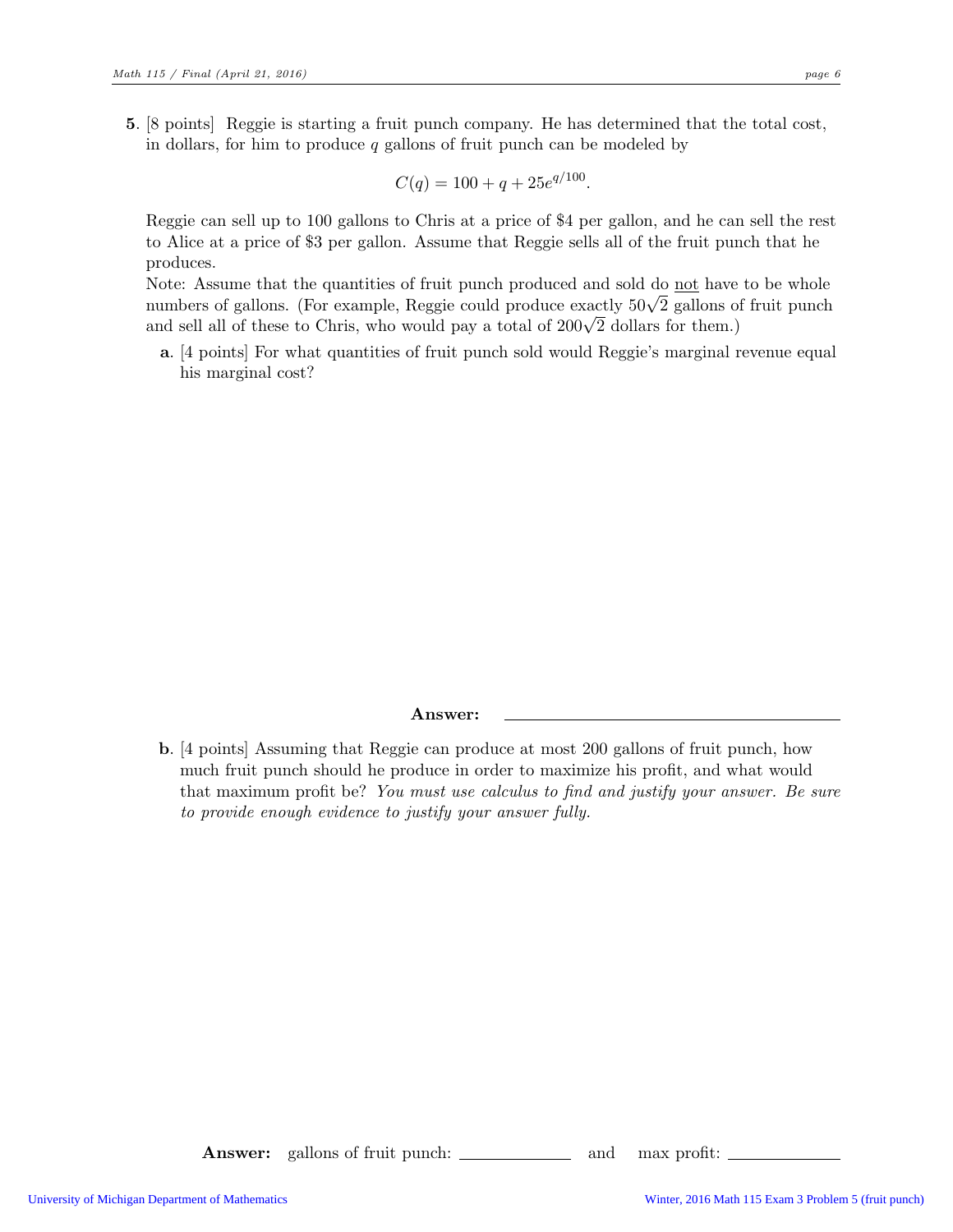6. [11 points] Ben has recently acquired a cabbage press and is opening a business selling cabbage juice. Let  $R(x)$  and  $C(x)$  be the revenue and cost, in dollars, of selling and producing x cups of cabbage juice. Ben only has resources to produce up to a hundred cups. After some research, Ben determines that

$$
R(x) = 6x - \frac{1}{40}x^2
$$
 for  $0 \le x \le 100$ 

and

$$
C(x) = \begin{cases} 60 + 2x & 0 \le x \le 20 \\ 70 + 1.5x & 20 < x \le 100. \end{cases}
$$

a. [3 points] What is the smallest quantity of juice Ben will need to sell in order for his profit to not be negative? Round your answer to the nearest hundredth of a cup. Show your work.

For the following parts, determine how many cups of cabbage juice Ben needs to sell in order to maximize the given quantity. If there is no such value, write None. Use calculus to find and justify your answers.

Answer:

b. [3 points] Ben's revenue.

Answer:

c. [5 points] Ben's profit.

Answer: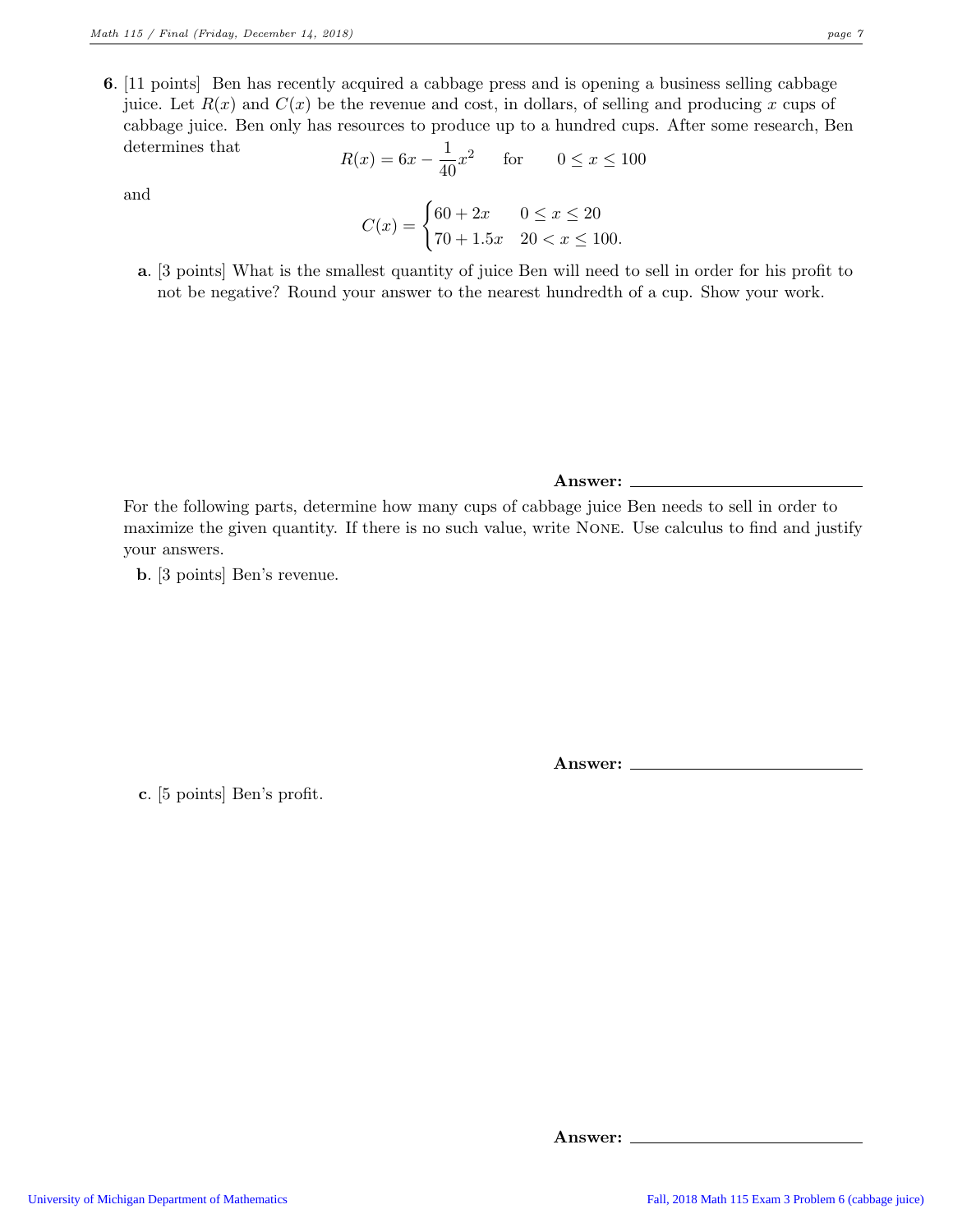- 7. [10 points] Zerina owns a small business selling custom screen-printed and embroidered apparel.
	- a. Zerina receives orders for embroidered polo shirts, which she sells for \$11 each. The cost, in dollars, for her to complete an order of  $q$  embroidered polo shirts is

$$
C(q) = \begin{cases} 6q - \frac{1}{8}q^2 + \frac{56}{9} & 0 \le q \le 16\\ \frac{2}{9}q^{3/2} + 10q - 104 & q > 16. \end{cases}
$$

Note that  $C(q)$  is continuous for all  $q \geq 0$ .

i. [1 point] What is the fixed cost, in dollars, of an order of embroidered polo shirts?

#### Answer:

ii. [5 points] Find the quantity q of embroidered polo shirts in an order that would result in the most profit for Zerina. Assume that, because of storage constraints, Zerina cannot accept an order for more than 80 embroidered polo shirts. Use calculus to find and justify your answer, and make sure you provide enough evidence to fully justify your answer.

Answer:  $q =$ 

b. [3 points] Zerina also receives orders for screen-printed t-shirts. When a customer places such an order, they pay a \$6 setup fee, plus \$9 per t-shirt for the first 20 t-shirts ordered. Any additional t-shirts ordered only cost \$7 per t-shirt. Let  $P(s)$  be the total price, in dollars, a customer pays for an order of s screen-printed t-shirts. Find a formula for  $P(s)$ .

Answer: 
$$
P(s) = \begin{cases} \frac{\text{if } 0 \le s \le 20}{\text{if } s > 20} \end{cases}
$$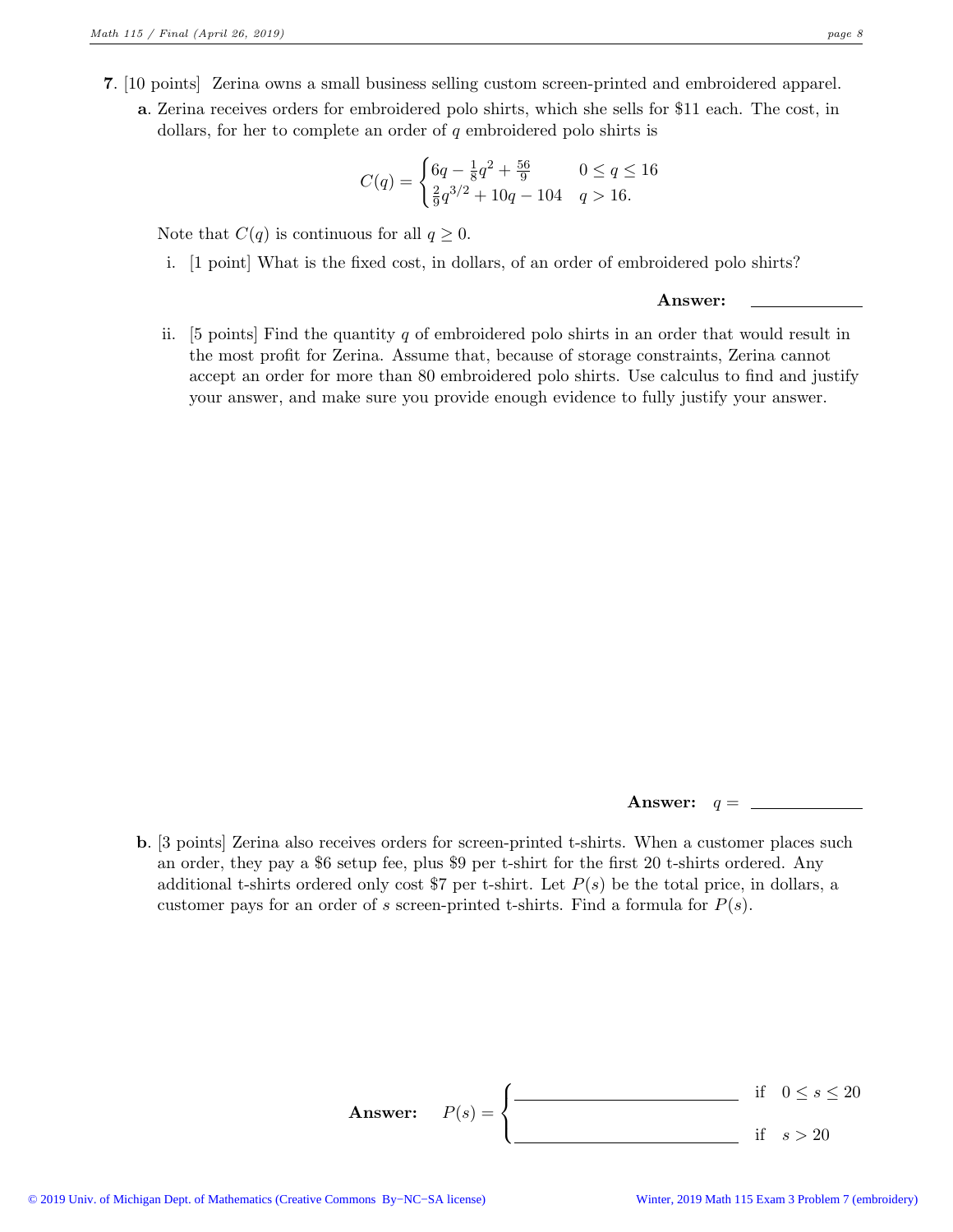10. [10 points] Yukiko has a small orchard where she grows Michigan apples. After careful study last season, Yukiko found that the total cost, in dollars, of producing a bushels of apples can be modeled by

$$
C(a) = -25500 + 26000e^{0.002a}
$$

for  $0 \leq a \leq 320$ .

Qabil has promised to buy up to 100 bushels of apples for his famous apple ice cream. If Yukiko has any remaining apples, she has an agreement to sell them to Xanthippe's cider mill at a reduced price. Let  $R(a)$  be the revenue generated from selling a bushels of apples. Then

$$
R(a) = \begin{cases} 70a & \text{if } 0 \le a \le 100 \\ 2000 + 50a & \text{if } 100 < a \le 320. \end{cases}
$$

a. [1 point] How much will Xanthippe's cider mill pay per bushel?

Answer:

b. [1 point] What is Yukiko's fixed cost?

Answer:

c. [4 points] For what quantities of bushels of apples sold would Yukiko's marginal revenue equal her marginal cost? Write none if appropriate.

Answer:

d. [4 points] Assuming Yukiko can produce up to 320 bushels of apples, how many bushels should she produce in order to maximize her profit, and what would that maximum profit be? You must use calculus to find and justify your answer. Make sure to provide enough evidence to justify your answer fully.

Answer: bushels of apples: \_\_\_\_\_\_\_\_\_\_\_\_\_\_\_ and max profit: \_